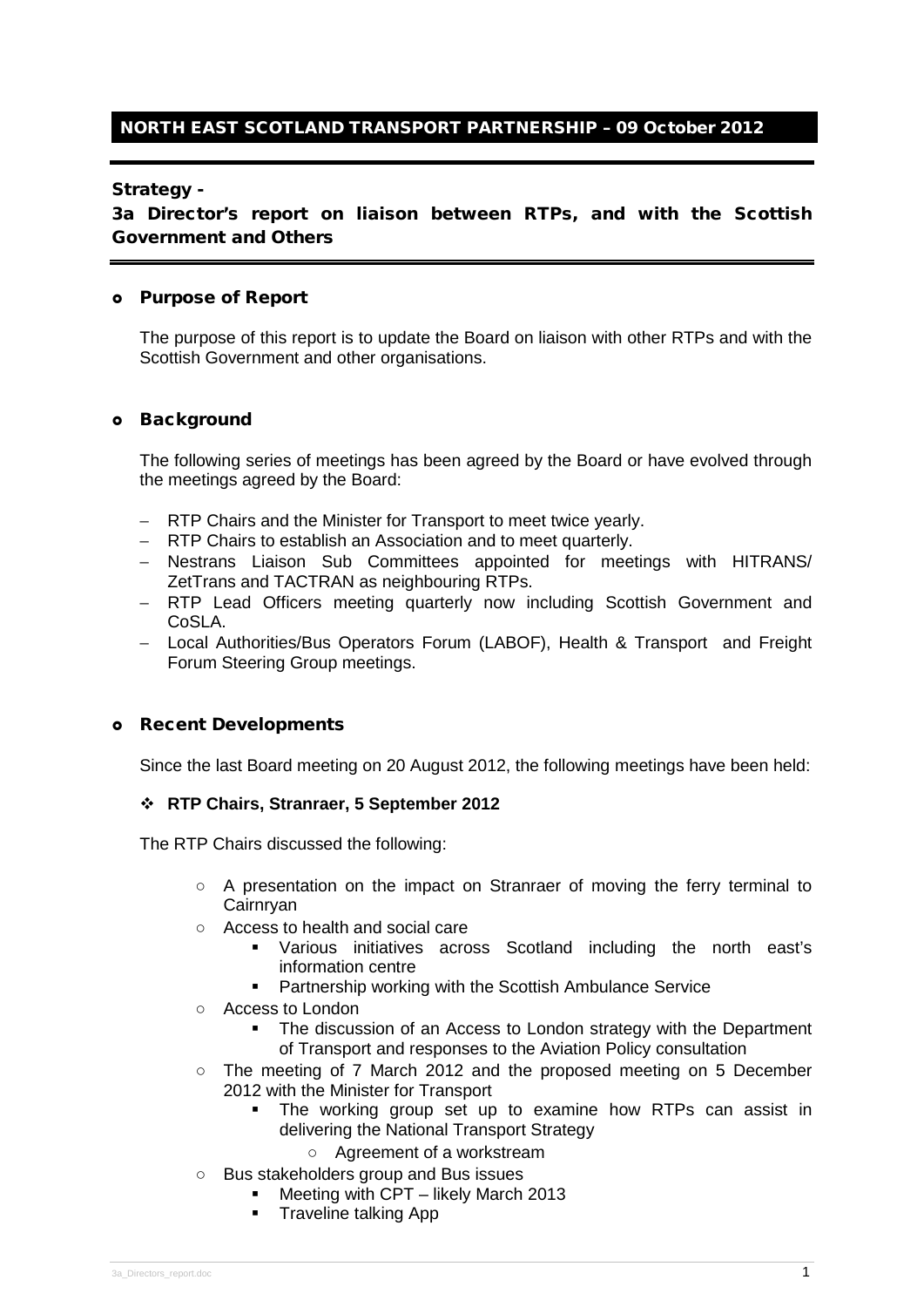- Concessionary travel and budget implications
- Rail issues
	- Intercity East Coast Franchise consultation
		- Agreement of an RTP response (links also to the Access to London strategy)
	- **Transform Scotland "High Level Output Statement" response**
	- High Speed Rail (HSR)
		- Noting the revival of the Fast Track Scotland Group and forthcoming seminar.
			- o Nestrans concerns regarding HSR from Scotland to London becoming a HSR between Edinburgh and Glasgow as well as to London were discussed (see HSR Seminar discussion below)
- Transport Futures
	- **Agreed to have a future representation on this group**
- Alternative fuel Vehicle initiatives
	- A discussion on the Green bus fund and a developing strategy for distributing charging points across the country
- CoSLA liaison
	- The possibility of CoSLA reviving the Transportation sub group was discussed.

## **Virgin Airways Parliamentary reception, Edinburgh, 5 September 2012**

This meeting was attended by Councillor Peter Argyle, Derick Murray and Dave Macdermid from BIG. The meeting was addressed by Steve Ridgway, Chief Executive of Virgin Atlantic with a video presentation from Sir Richard Branson. Virgin confirmed that they are bidding for the landing slots at Heathrow released by BA following their takeover of BMI. There is a commercially confidential process underway which is being run by the EU therefore details of the bids were, at this stage, still confidential. However Virgin were very keen and hopeful of starting services from Aberdeen to Heathrow as soon as possible after the slot release date of 1 April 2013.

## **ACSEF Summit, AECC, 7 September 2012**

Nestrans was represented at this meeting by Peter Argyle, Eddie Anderson, Derek Provan, Andy Finlayson, Jennifer Craw, Alan Buchan, Margaret Bochel, Stephen Archer and Derick Murray. The meeting heard from, amongst others, Paul Skinner, Head of Infrastructure UK, a division of the UK Treasury and Sir Peter Housden, the Chief Civil Servant in Scotland. The meeting also heard a presentation by Derek Provan regarding proposals for an Airport City development centred on Aberdeen Airport and the infrastructure needed to support such development.

## **ACSEF/ Nestrans/ Hitrans Westminster reception, Westminster, 12 September 2012**

This meeting was attended by Peter Argyle and Derick Murray. This was an ACSEF event intended to raise the profile of the region and its unique economy with people within the Westminster atmosphere. Whilst not particularly well attended there was a full turnout of north east MPs with presentations from Tom Smith, Cllr Angela Taylor and Peter Argyle. Peter's presentation centred on the access to Heathrow and the importance of connectivity to world markets for our particularly global economy.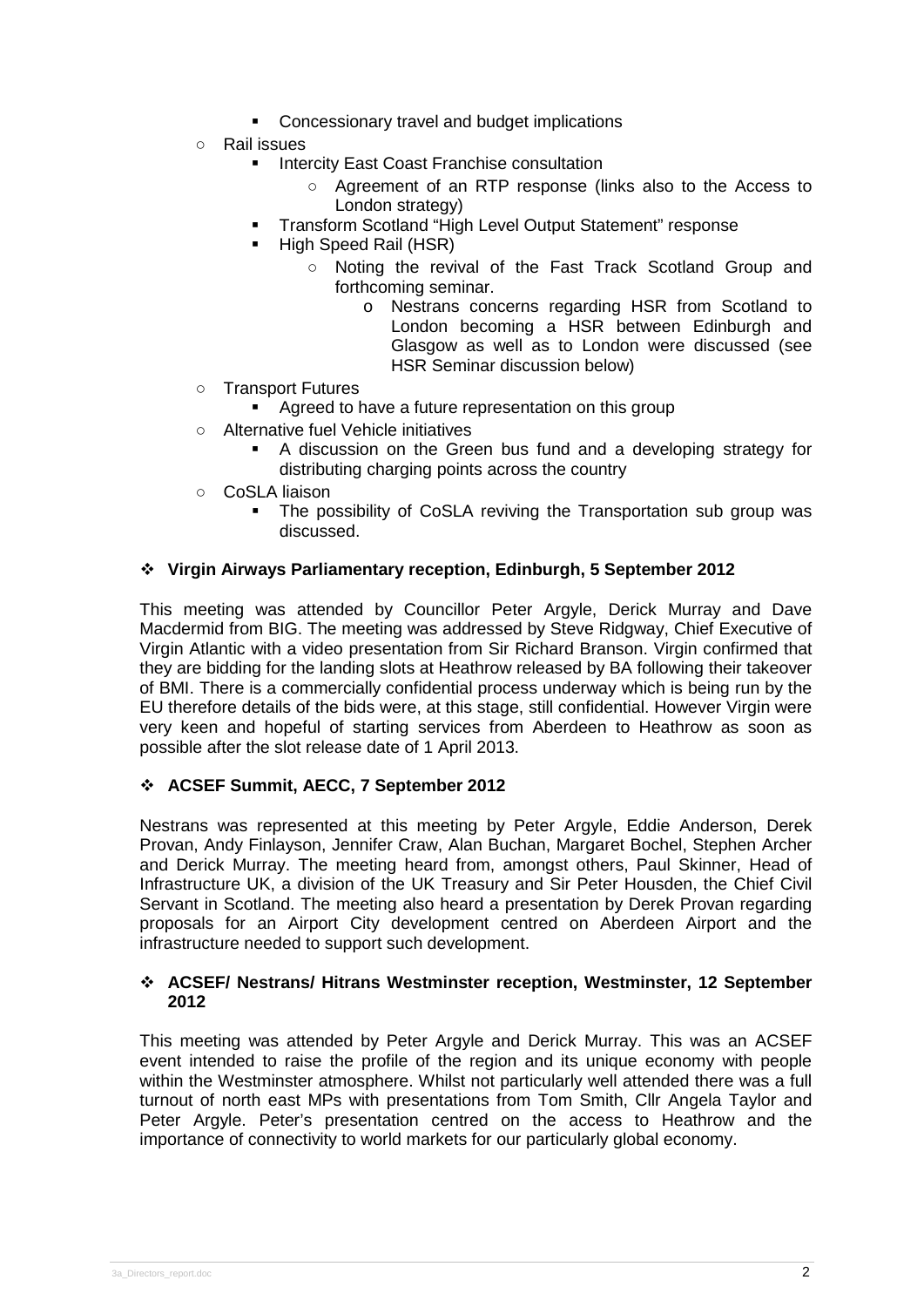## **Transport Scotland High Speed Rail Seminar, Glasgow, 17 September 2012**

Transport Scotland has reconvened the Fast Track Group with a view to taking further forward proposals for high speed rail between Scotland and England.

A note of the seminar is attached as Appendix 1.

An issue for the north and north east is that some of the options lead to a possibility of creating a high speed track between Edinburgh and Glasgow permitting high speed trains between the two cities. It has been suggested that the advantage of this (other than the obvious time travel advantage) is that some of the existing track which is nearing or at capacity could be freed up for other services. These benefits have not yet been identified. It has however been suggested that the extra cost of achieving this (track and train purchase plus running costs) would be significant additional expenditure in the central belt leaving other expenditure on necessary projects outwith the central belt even further away in the priority list.

Further it has been suggested that this additional expenditure would be difficult to understand when the current £650 million Edinburgh Glasgow Improvement Project (EGIP) was providing the capacity required with a reduction in journey time. When this was the case priority for other projects across the country should have higher priority than additional expenditure on the same area.

This has been explored further within the Appendix.

#### **SCDI dinner with the Transport Minister, Aberdeen, 19 September 2012**

This meeting was attended by Peter Argyle, Eddie Anderson, Derek Provan, Margaret Bochel, Stephen Archer and Derick Murray. Peter, Eddie and Derek shared the top table with the Minister

The Minister made a speech and there was a question and answer session. During these the following issues were raised:

- Aberdeen to Central Belt Rail
- Aberdeen to Inverness Rail including Kintore Station
- AWPR
- A90 Balmedie to Tipperty
- A96 dualling
- Haudagain
- Strategic Transport Fund and development in advance of AWPR
- STPR review
- Inveramsay Bridge
- Air access to Heathrow

## **Nestrans/ Hitrans meeting with the Civil Aviation Authority, London, 20 September 2012**

Nestrans and Hitrans Directors met with the Group Director for Regulatory Policy of the Civil Aviation Authority. This meeting was arranged to discuss with the CAA the need to secure access from the more peripheral regions to the national hub to permit onward access to the world destinations that is required to service the global economy of our region. A note of the meeting is attached as Appendix 2.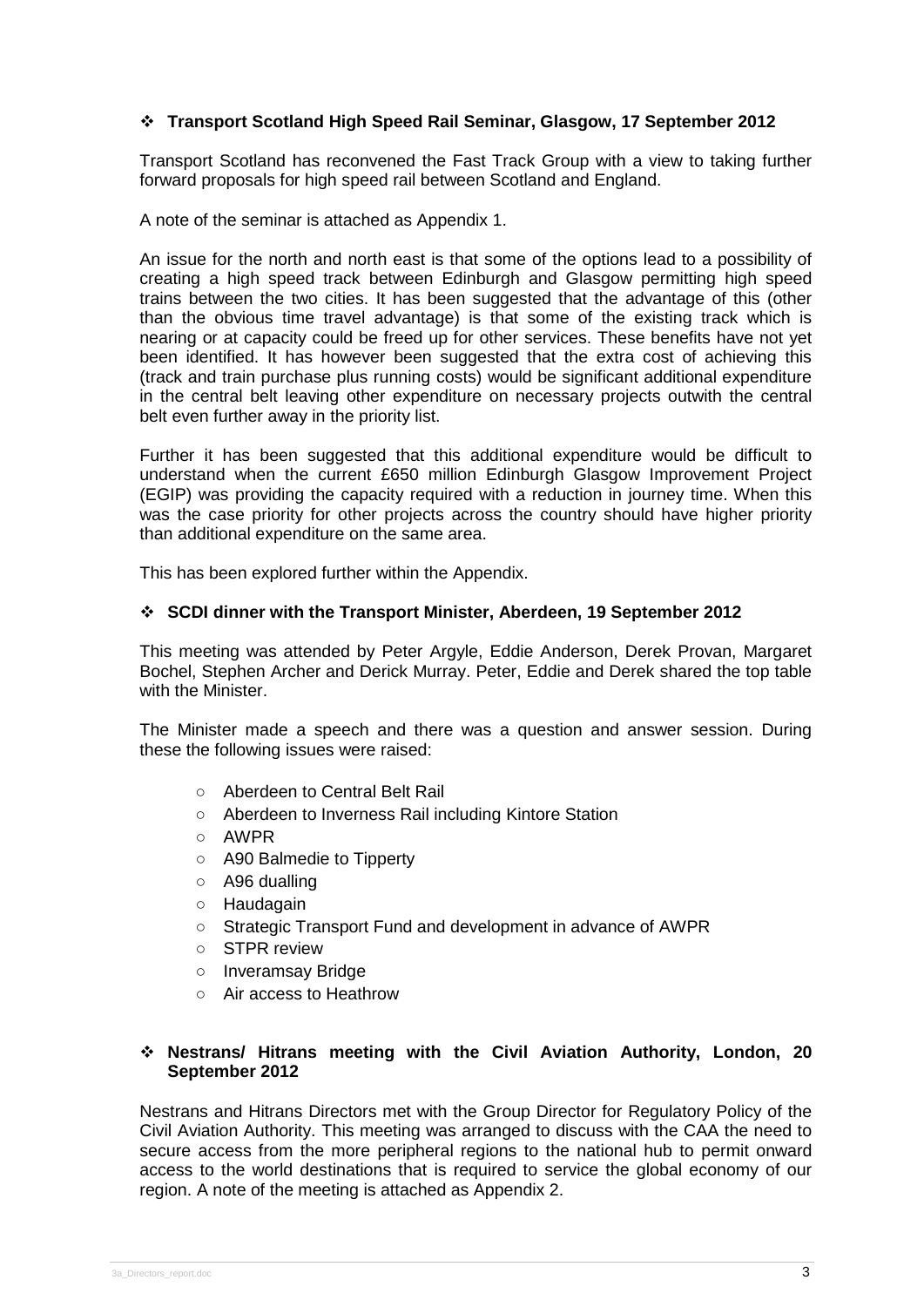The actions identified in the note are being progressed.

The principal issue is of the CAA's remit from Parliament to consider issues from the point of view of all passengers and their interpretation of that as meaning the maximum number of passengers which in turn implies that all passengers are of equal worth. This discriminates against regional access to the hub airport when the hub is capacity constrained as is currently the case as bigger planes with more passengers are worth more than frequency and indeed any access at all for planes from the regions. This is examined in the Appendix.

# **ACSEF Holyrood reception, Edinburgh, 2 October 2012**

A verbal report will be available at the meeting.

## **RTP Lead Officers, Perth, 3 October 2012**

A verbal report will be available at the meeting.

## Future Programme of Meetings

- **Transport Scotland meeting re dualling the A9 & A96, Inverness, 12 October 2012**
- **Scottish All Party Group on Aviation, Edinburgh, 31 October 2012**
- **Health and Transport Action Plan Steering Group, Aberdeen, 6 November 2012**
- **LABOF Steering Group, Aberdeen, 12 November 2012**
- **RTP Lead Officers, Perth, 14 November 2012**
- **RTP Chairs, Glasgow, 5 December 2012**

## Recommendation

The Board is recommended to note progress on liaison arrangements with other RTPs, the Scottish Government and others and arrangements for future meetings.

RGM 25 Sept 2012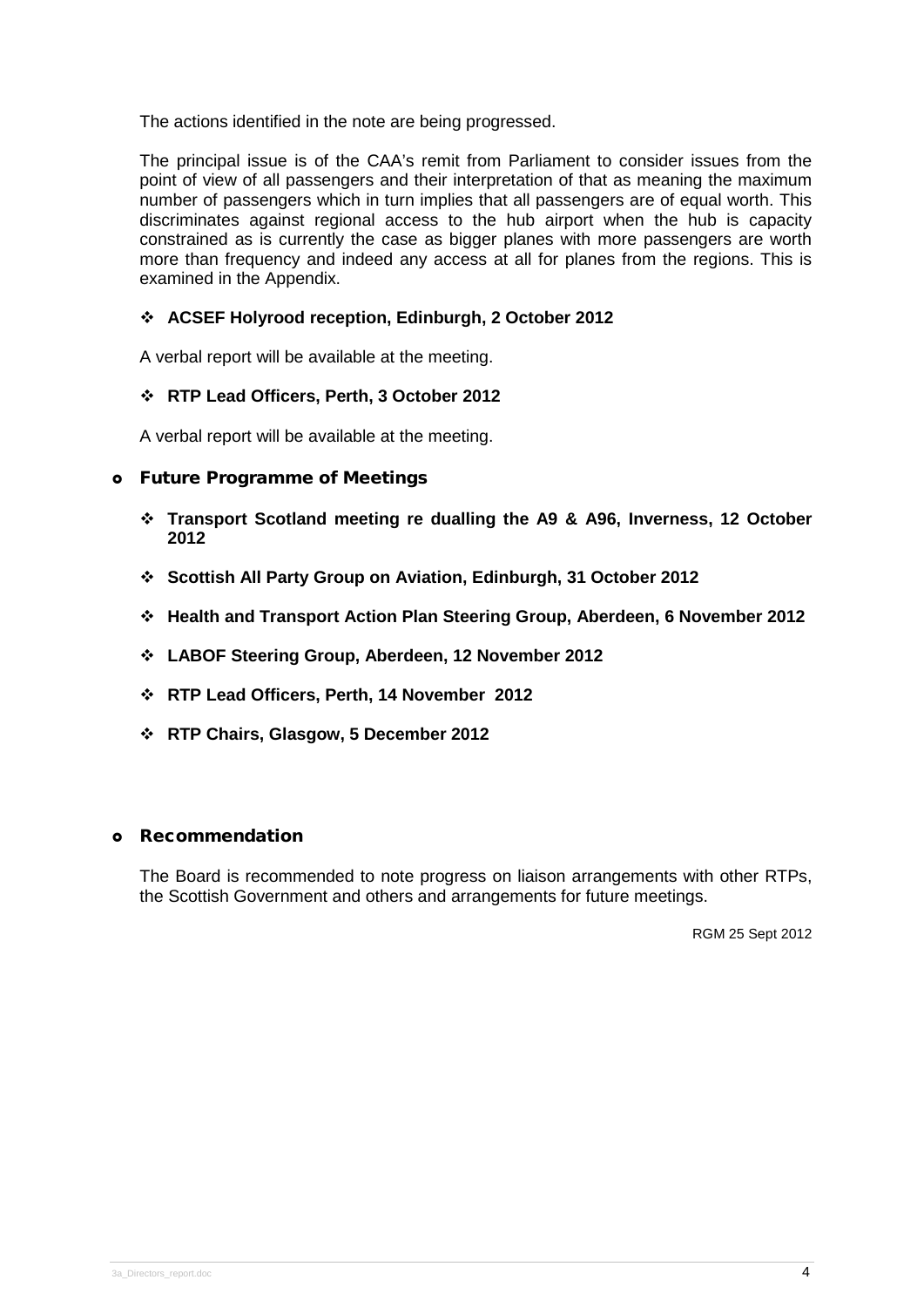# **High Speed Rail Seminar - Buchanan House - 17 September 2012**

This note provides an overview of a Transport Scotland Presentation to representatives of the Fast Track Scotland group, and a summary of subsequent discussion.

A note of questions for further consideration arising from the meeting is attached at *Annex A*.

#### Attendees:

- Audrey Laidlaw, Network Rail
- Chris Day, City of Edinburgh Council
- Anthony Hughes, Glasgow City Council
- Gordon Dickson, Strathclyde Partnership for Transport
- Derrick Murray, Nestrans
- Yvonne MacArthur, SCDI
- Graeme Corbett, ICE Scotland
- Calum McCallum, Transform Scotland
- Stuart Tait, Glasgow and the Clyde Valley Structure Plan Joint Committee
- Frazer Henderson, Head of Rail Policy, Transport Scotland
- Alastair Young, Rail Technical, Transport Scotland
- David Prescott, Rail Technical, Transport Scotland
- Dawn Macklin, Rail Technical, Transport Scotland
- Michael Taylor, Rail Policy, Transport Scotland
- Peter Lloyd, Rail Policy, Transport Scotland
- Andrew Davidson, MTRIPS Planning and Design, Transport Scotland

## Apologies:

• Iain McMillan, CBI Scotland

## **Presentation**

- 1. Transport Scotland (TS) officials reviewed the development of the Fast Track Scotland documents (and the FTS group's subsequent pre-appraisal advice to Ministers on options for route and stations), its impacts, and its role in informing further discussions with DfT and between Scottish and UK Ministers. It was noted that the document had been a success, had been widely reported and had been pivotal in changing the nature of the public narrative around the inclusion of Scotland in a high speed rail network. Reflecting on this success, officials asked partners to consider the next steps for the group.
- 2. TS officials explained the nature of recent discussions with DfT and a recent proposal from DfT/HS2 that the planning of routes from Manchester and Leeds northwards to Scotland could form a third phase of planning for the HS2 scheme (planning to be developed jointly between Transport Scotland, HS2 Ltd, and Network Rail). The detail of the arrangements for this work remain under discussion.
- 3. The presentation discussed the output of the [January 2012] pre-appraisal advice to Minister on route and station options for Scotland. The group reviewed the three principal transport corridors considered for further appraisal in that advice, and reviewed recommendations of the group – in particular, that there were opportunities for early build in Scotland, including the opportunity for an early Edinburgh-Glasgow connection.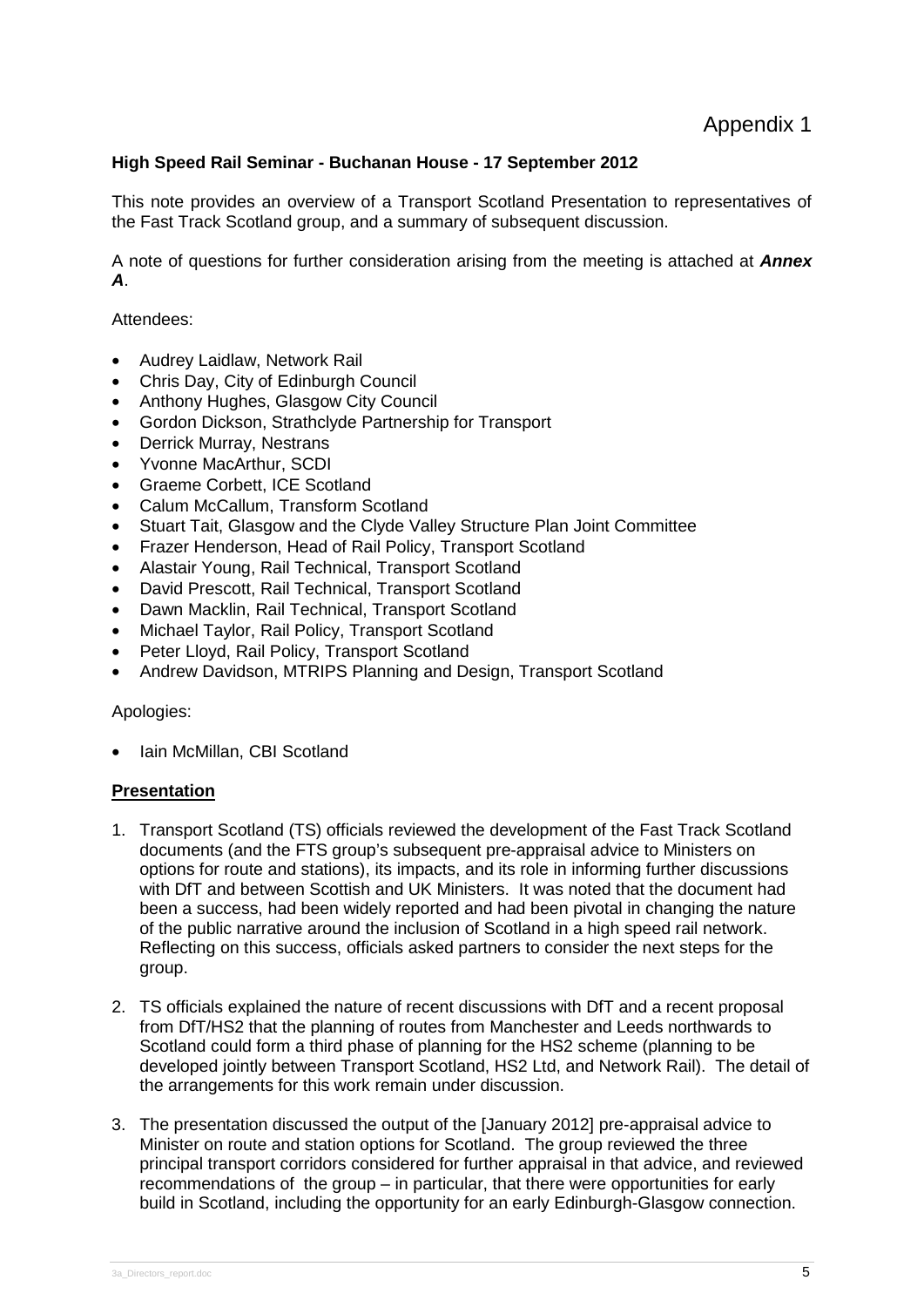TS officials discussed options for that work (noting that these had not been appraised, and were indicative of options, not policy) and invited discussion. A further session updated the group on the planning and appraisal process, and the requirements of the Scottish Transport Appraisal Guidance.

- 4. Officials noted that the Scottish Government was to host a high speed rail conference in Glasgow (on 12 and 13 November 2012) and that representation from the group would be welcome.
- 5. Officials suggested the following questions for discussion after the presentation:

# *Future of FTS group*

- What is the future of FTS group?
- What are its next steps? Are there further outputs, or does it have a steering or assurance function for other work streams?

#### *Views on next steps and strategy /policy*

- How can this group influence the work TS will be undertaking with DfT, HS2 Ltd and Network Rail?
- What about building Edinburgh Glasgow?
- How would that link to high speed lines from England?
- How do we connect any new build in Scotland to the existing rail network?
- What about connecting to the North? Does that influence the future phasing of network electrification?
- Are there early options/benefits for connecting on to the existing line West Coast Main Line?
- How could we improve journey times within the period of the new InterCity West Coast franchise?
- How do we connect to the motorway network?
- How do we capture the opportunity to phase development for the greatest benefit?

## **Discussion**

## **Strategy**

- 6. There was discussion around the strategy for high speed rail, and the extent to which we should be planning for the future now. Summarised by exploring the need to plan for either accommodation of proposed classic compatible high speed rolling stock introduced in 2026, with a ~30 year design life, or to plan now for the introduction of UIC gauge 400m trains which could only operate to Scotland after a continuous UIC gauge line had had been constructed throughout the whole HS2 route. Decisions in this regard will have implications for gauge clearance work of existing lines that a high speed train would run over within Edinburgh and Glasgow city boundaries, design of new line, approaches to cities, and the requirement for new or expanded stations to accommodate larger trains. However, the incompatibility of UK/UIC gauge provision over an interim period was also noted, including interface with platforms, existing over- and underbridges, etc.
- 7. A further matter for consideration will be projected growth in demand, and the question of how we accommodate a sizable modal shift from air travel. In that circumstance, either larger or more frequent trains would be necessary. Would a 400m train be required ahead of assumed/current growth predictions or would a 200m train meet demand in the interim?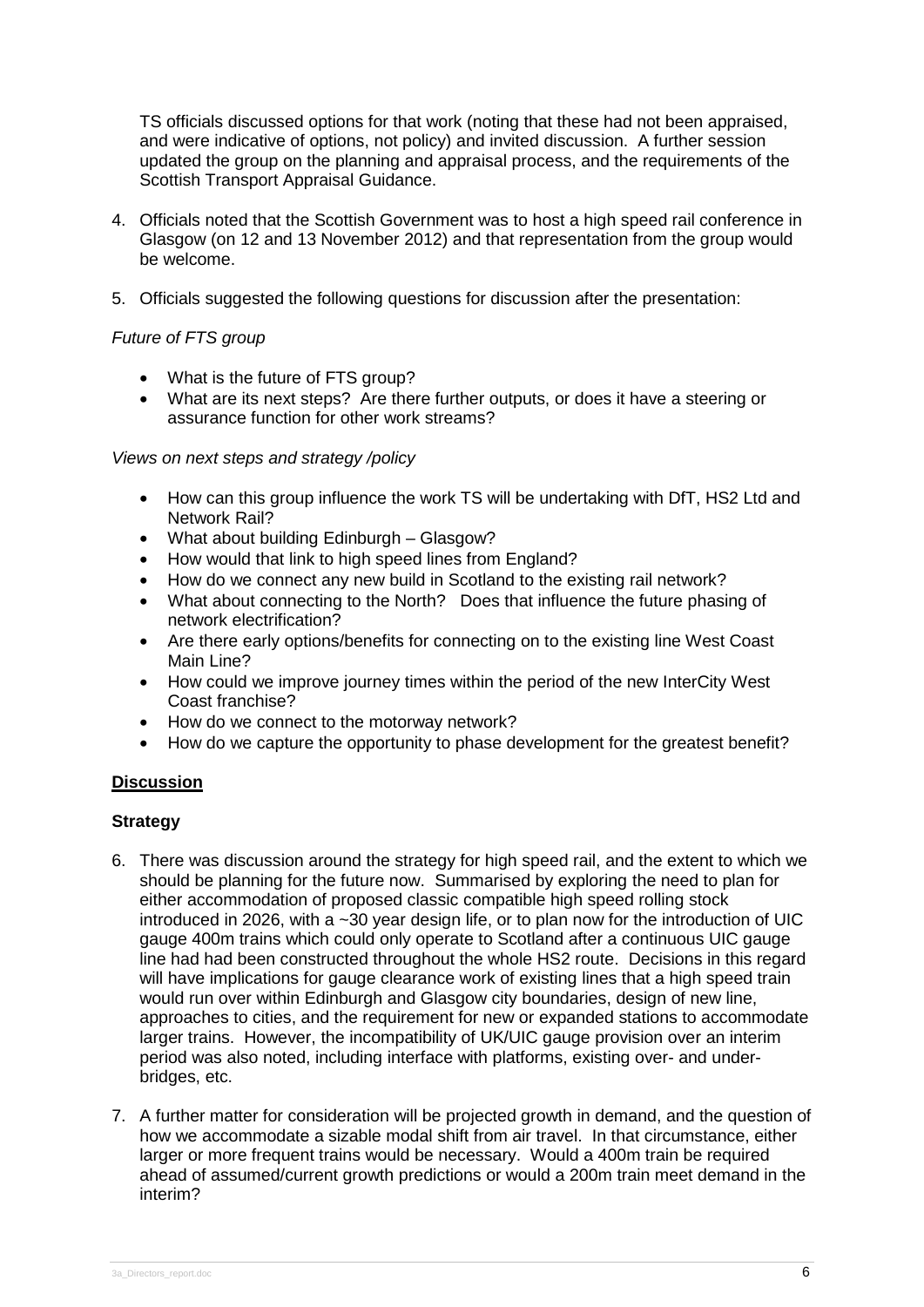- 8. There was discussion on the group's role in determining a position about the need for continental/UIC gauge lines and termini in Scotland, and in what timescale. It was noted that it was important not to be make this decision by default, and on the basis of what was being offered by DfT/HS2.
- 9. Any new high speed lines will be built to the larger Continental/UIC gauge high since there is unlikely to be any significant additional cost over that required to build UK gauge high speed lines. However the additional cost of gauge clearing incremental parts of useable existing lines and termini stations has to be balanced against the savings derived from procuring a fleet of standard UIC/Continental gauge high speed trains once every 30 years rather than a more expensive bespoke UK gauge fleet.
- 10. The need for new termini in itself would be an important planning consideration. Discussion also centred on whether high speed rail should be seen as a set of technologies to be applied, or perhaps more profitably as an outcome?

## **Promotion of the HSR scheme**

- 11. There was also discussion around the status of the high speed rail project in England, with comment that DfT hadn't yet 'won the fight' on its development and there remained a number of challenges to the scheme. It was stated that there was a need to make clear that HS2 is not all about the London to Birmingham, as is stated by those opposing HS2. The group discussed the promotion of the Fast Track Scotland 'strong and stronger' message, and whether this could be more forcefully projected by other parties.
- 12. It was questioned whether the Fast Track Scotland group had a sufficient voice in the promotion of HSR at a UK level [it was also noted that there had been inconsistencies in the analysis of consultation responses to the phase 1 scheme, and whether this may force a reconsideration of the programme. However, on 18 September 2012 the Parliamentary under Secretary for State, Norman Baker, announced that the issue had not caused any statistically significant revisions to the DfT's decision, and that the scheme would progress to plan].
- 13. TS officials explained the discussions underway with DfT on presenting the benefits of Scotland's inclusion within the scheme, both in terms of benefits to Scotland and benefits to the UK. TS officials explained that DfT would be publishing a policy document later this year in support of its announcement on preferred routes to Manchester and Leeds (scheduled for end 2012). Transport Scotland has agreed to provide a contribution to the 'next steps' section of this document which will set out the need for extension of the HS2 scheme.

## **Prioritisation of investment within Scotland**

- 14. In presentation, Transport Scotland revisited the recommendations of the FTS route and stations sub-group looking at potential route and station options within Scotland. In particular, options for early build, that would derive an early benefit for the existing network, including a reduced journey time between Edinburgh and Glasgow.
- 15. Attendees questioned Transport Scotland's prioritisation of promoting a HSR scheme between Edinburgh and Glasgow, noting that the focus of discussion around high speed rail in Scotland had seemed to have slipped from being about the value of faster connections to London and other English destinations. It was argued that decisions regarding the route should be based on what was best to get from Glasgow and Edinburgh to London and not on what was best for getting between Glasgow and Edinburgh. The scheme should be about optimising the railway for long-distance travel, with the Edinburgh-Glasgow journey time a secondary benefit.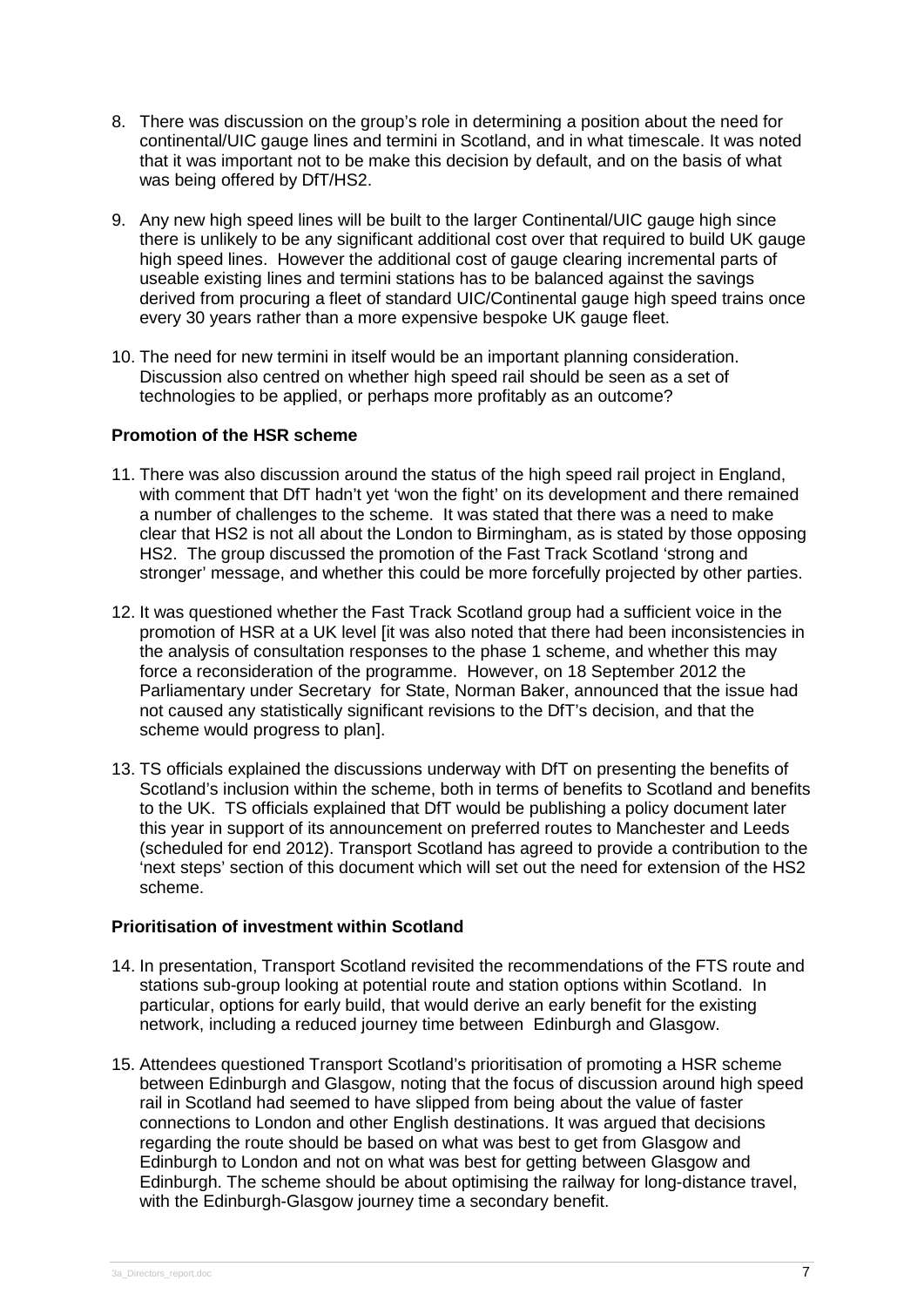- 16. It was also argued that prioritisation of a high speed link between Edinburgh and Glasgow would inevitably mean that there was less money for other Scottish projects. Particular concern was raised about the relative prioritisation of transport schemes in the North East of Scotland.
- 17. Attendees argued that an Edinburgh-Glasgow link should not be a priority, the priority should be long distance travel. It was suggested that an Edinburgh – Glasgow link would imply many other costs, for example in procurement of appropriate rolling stock, and would do nothing for the north. It was suggested that nothing was happening in the north and some attendees stated that transport expenditure across Scotland as a whole should be examined.
- 18. Other attendees noted that a HS link between Edinburgh and Glasgow had been a recommendation of the planning sub-group and was key to the integration of HSR with the conventional network. As such, investigation of the proposal was valid.
- 19. TS officials reassured the group that the principal reason for examining high speed rail was to ensure faster and high-capacity rail travel from Scotland to London (and other destinations) and that Edinburgh-Glasgow journeys were merely a secondary benefit, albeit one which could be realised ahead of the main benefits, due to the potential phasing of construction.
- 20. TS officials noted that they were mindful of the perception that priority was attached to the Edinburgh and Glasgow component of the scheme. However, this link would be a consequence of phased delivery and would clearly require to be further examined. The group acknowledged that it was important that it did not lose sight of its key strategic strength, which was a unity of Scottish opinion. The point must be communicated: the focus is connectivity to England and the benefits would need to be shown. However, benefits to the north and other areas of Scotland, including exploitation of the released capacity on existing lines, must also be clearly appraised and promoted.
- 21. It was noted that high speed rail was an all-Scotland issue, as it would be a huge benefit to Scotland. It was proposed that HSR should be communicated across Scotland as part of an all-Scotland access to London strategy.

## **Further planning processes, appraisal of route alignments and station options**

- 22. Scottish Government planning colleagues, observing, asked whether there was a role for the group in the Third National Planning Framework (NPF3) consultation. TS officials confirmed that they were already in discussion with the team preparing NPF3, and that it was a shared assumption that HSR would remain in the updated Framework, and noted that there was a clear role for the group in an ongoing input to the national planning system.
- 23. Attendees asked if analysis of possible route options (from routes and stations preappraisal) revealed whether an East Coast or West Coast alignment would be quicker. TS officials noted that further appraisal was necessary to consider the high level route options against a number of criteria including journey time, but also many other considerations noted in STAG.
- 24. It was noted that it may be helpful for the group to build on the work done by SCDI for Fast Track Scotland, which indicated key business destinations and travel flows to England (to and outside London) – this could inform future appraisal and decision on route alignments.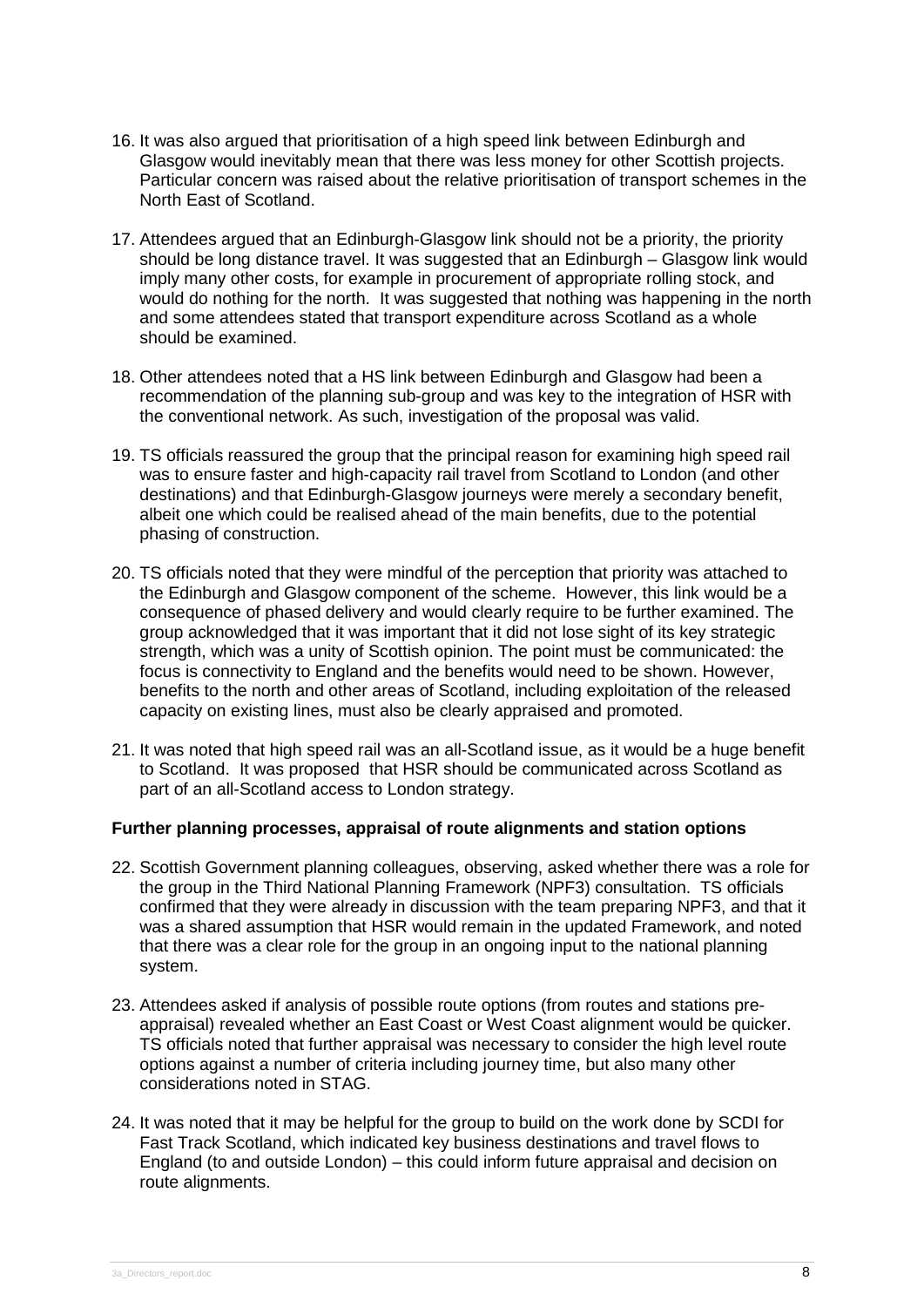25. TS officials noted that any appraisal work was at very early stages of option consideration but that benefit to the whole Scottish economy was a key consideration.

#### **Conference – 12 and 13 November 2012**

- 26. Attendees asked for more information about the conference. TS officials noted that part of the output would be to showcase UK-wide support for high speed rail, and the case for high speed connections between Scotland and the North of England. Planning was that the first day would be about the economic case and the second would be concerned with technical details. The programme was still being developed and would be shared with the group.
- 27. TS officials noted the timing of the conference, and that it coincided with the Secretary of State's expected announcement on routes to Leeds and Manchester. The conference offered the opportunity to capture UK-wide support around the time of that announcement.

#### **Remit and future of the FTS group**

- 28. Attendees enquired about the current purpose and future direction of the group. There was a strong voice from the group that it should continue its work, and that its output had been successful. It was also agreed that the group should continue to be co-ordinated and resourced by Transport Scotland.
- 29. Attendees asked if high speed rail 'champions' could be found who do not work for the government [it was noted that these could have a role in rebutting anti-HS messages). TS officials noted the wide membership of the group and asked whether group members or their host organisations could take on that function, or if there was a need to engage outside agencies or organisations.
- 30. Attendees noted that Fast Track Scotland had been a success and the group must not lose sight of its remit to advance its messages. It was noted that the group should have a strong representation at the conference to further promote Fast track Scotland and its key 'strong and stronger' message.
- 31. It was asked if the group would meet before the conference. TS officials confirmed this would be useful, especially to discuss conference representation.

**End** PL/MT – 19 September 2012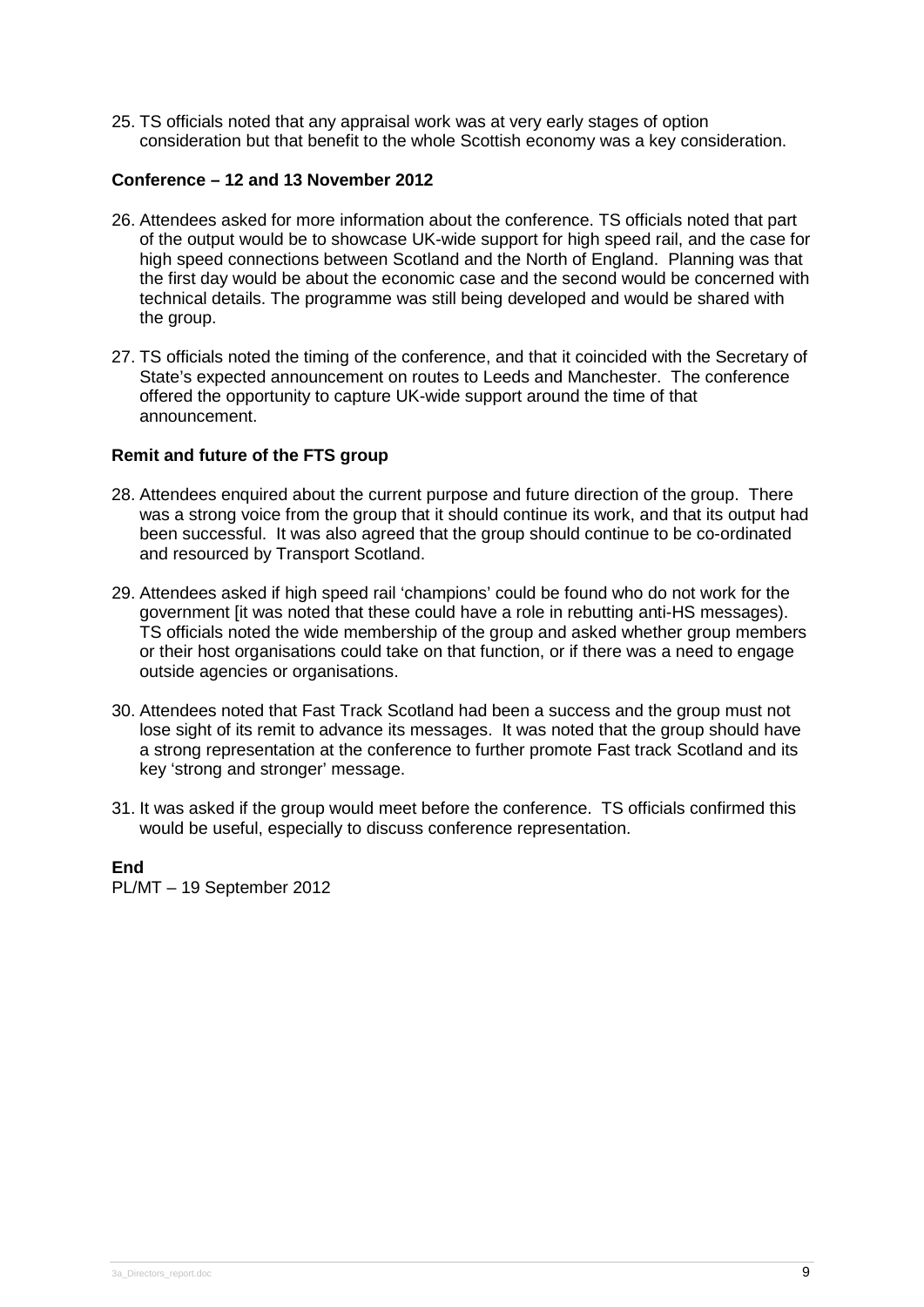# **High Speed Rail Seminar - Buchanan House - 17 September 2012**

This section summarises a number of key questions arising from discussions on 17 September 2012:

# **1. Strategy**

- 1.1. How do we jointly develop the vision for high speed rail in Scotland?
- 1.2. What is that vision, and how does it fit with proposals from DfT/HS2 on use of classic compatible trains from 2026 onwards?
- 1.3. See points 6, 7 and 8 in paper to what extent do we need to plan for UIC gauge trains, in terms of modifications to existing infrastructure or identification of new or upgraded stations?
- 1.4. Should HSR be described as part of an overall 'access to London/England' strategy? How could this be taken forward?

## **2. Promotion of the HSR scheme**

- 2.1. What is the group's role in supporting the development of HSR across Britain?
- 2.2. How do we promote the BCR benefits to the overall (UK) scheme of Scotland's inclusion?
- 2.3. How does the group promote the benefits of high speed rail across Scotland, including to those areas not directly served?

## **3. Prioritisation of investment within Scotland**

- 3.1. How does the group develop a position which supports the development of high speed rail to Scotland but which recognises the need for continued investment across the Scottish transport network?
- 3.2. Where does an Edinburgh –Glasgow high speed connection sit within the vision for Scotland's high speed connectivity and integration with the existing rail network (and investment plans)?

## **4. Further planning processes, appraisal of route alignments and station options**

- 4.1. Who will be responsible for developing the next stage of appraisal of Scottish routes? What is the role of the FTS group? Suggest Transport Scotland/Scottish Government, with reporting and assurance function for FTS group.
- 4.2. Does the group have a role in promotion of HSR's continued inclusion in NPF3?
- 4.3. It has been suggested that the FTS could determine preferences for key destinations within England (London/Non-London), and present supporting evidence to support the case. Is this work that group members could pursue, reporting the Transport Scotland?
- 4.4. What is the group's view on integration with other modes (interface with rail network, motorway, and airports)?

# **5. Conference – 12 and 13 November 2012**

5.1. What is the role of the group in promoting and participating in the conference?

## **6. Remit and future of the FTS group**

6.1. How do we capture and build on the successes of the Fast Track Scotland group?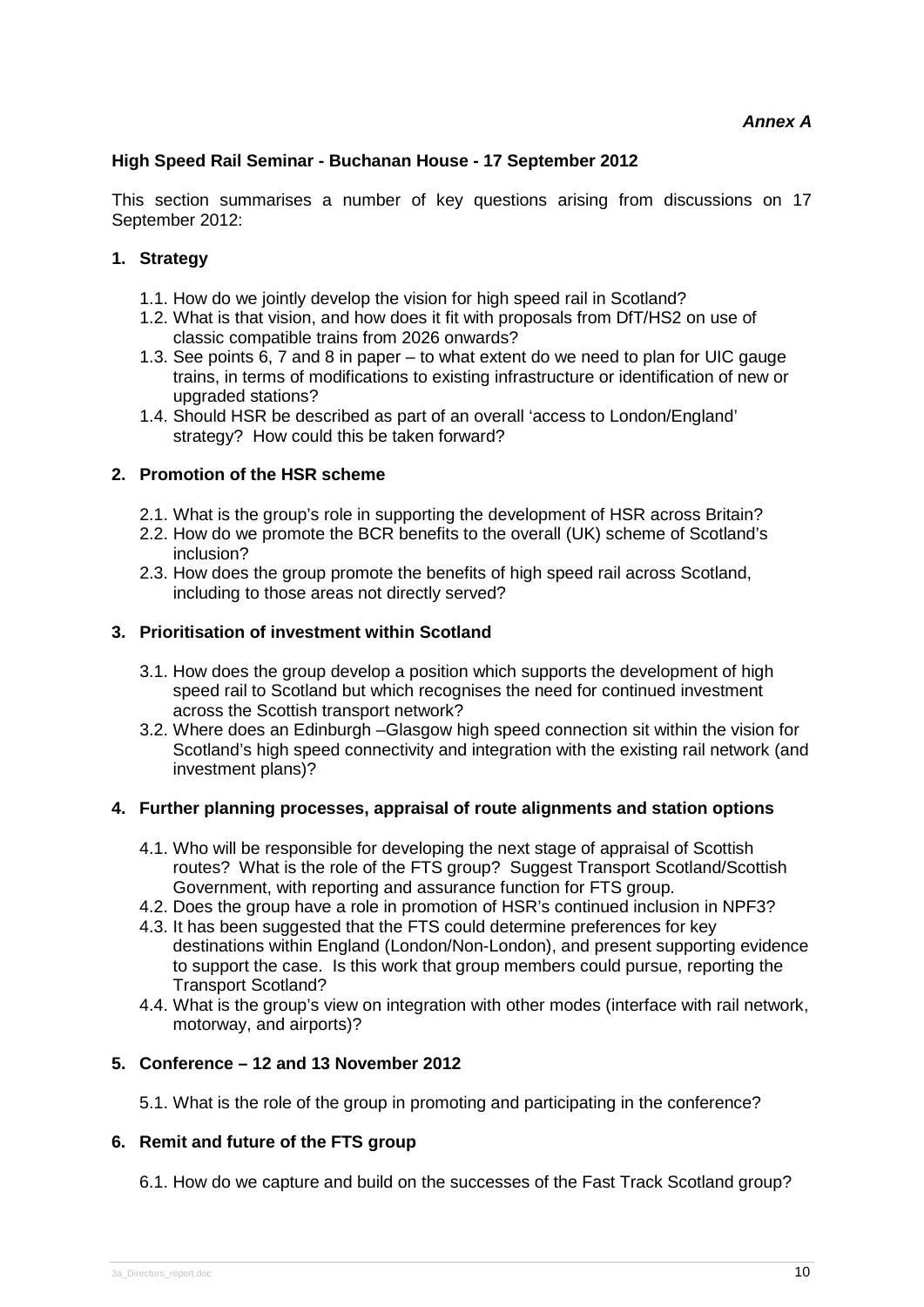- 6.2. Is there a role for 'Scottish champions' or 'Scottish Experts' in rebuttal of anti-HS messages? Who would they be?
- 6.3. How do we encourage the buy-in and participation of other agencies and businesses.? Do we sign up business groups directly?
- 6.4. Is the current make-up of the group correct. Are there other agencies or representative groups which would contribute to the work of the group? Alternatively, are there current group members who do not see value in continuing Fast Track Scotland group membership?

# **End**

PL/MT – 19 September 2012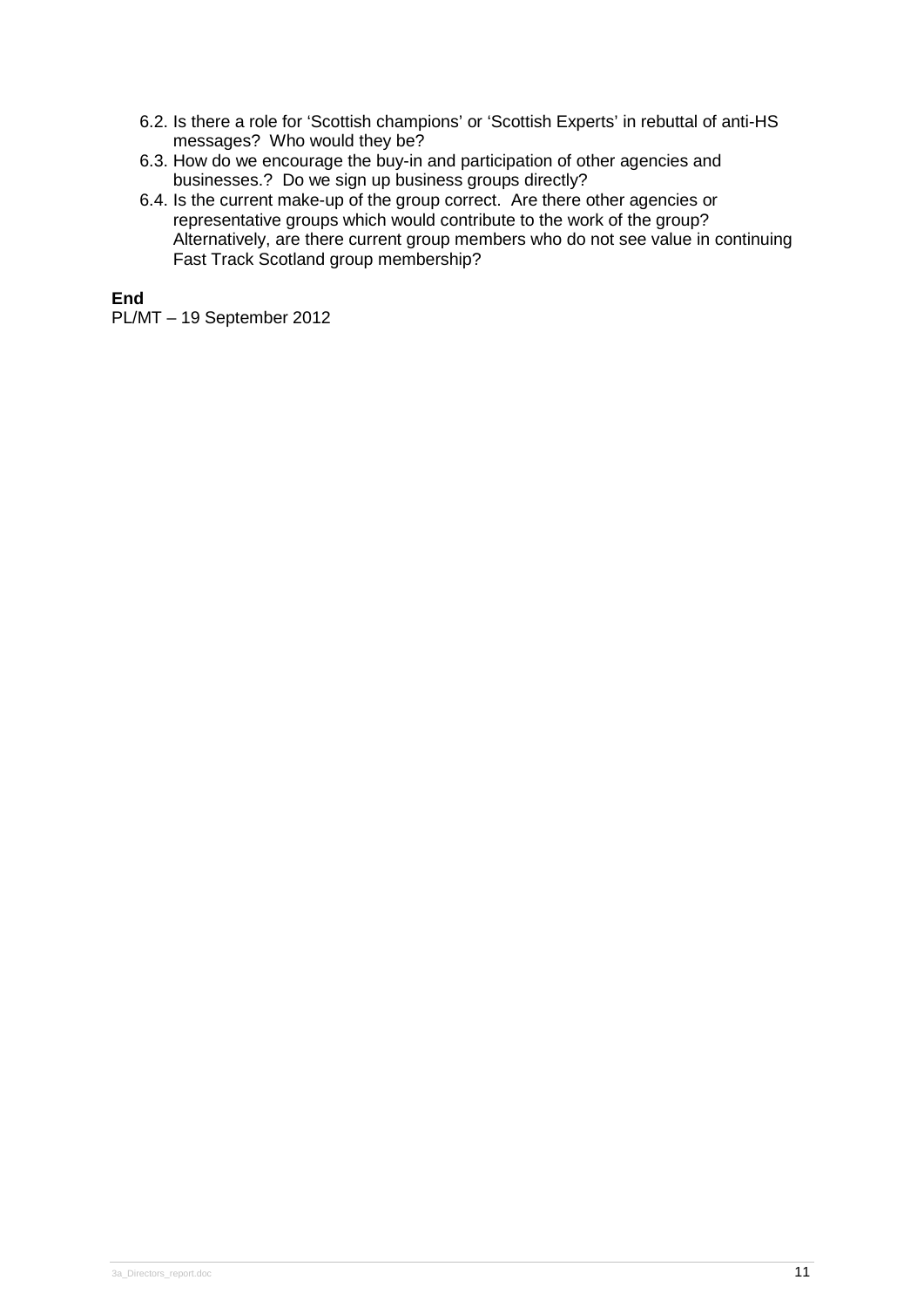## **Note of meeting:**

#### **Nestrans/ Hitrans/ CAA re Regional access to London & Heathrow**

#### **CAA House, Kingsway, London – 20 September 2012**

Attending:

Iain Osbourne: Group Director, Regulatory Policy Group, CAA James Wiltshire: Senior Economic Policy Adviser, CAA Dave Duthie, Director, Hitrans Derick Murray, Director, Nestrans Laurie Price, Consultant to Hitrans/ Nestrans

#### **Background**

The meeting discussed the general issues around UK Aviation Policy, Regional Aviation issues regarding access to the UK hub and hence the world, the crucial importance of connectivity, CAA responsibilities, DfT responsibilities and EU policy. This discussion was set in the context of aviations impact on the regional economy and that consequential impact on the UK economy. The announcement that FlyBe were to cease their Gatwick – Aberdeen service from the Winter and close their Gatwick base was cited as an illustration as to how vulnerable these vital regional links were.

#### **Issues**

The major issues for north of Scotland were discussed including energy, whisky, tourism and the income that these industries bring to the UK economy and the connectivity required to secure this income. The quantity of business travel was also highlighted as significant in showing the impact of this connectivity (through Heathrow) to the UK economy. Reference was made to a recent north of Scotland Study on air service use which identified from Aberdeen where connections over Heathrow are critical and therefore its importance to the region was plainly demonstrated.

CAA clearly highlighted their view that they were there to carry out the functions set for them by Parliament and noted the recent change to make them look at things from the **All Passengers** perspective. It was noted that from the CAA perspective, given their current remit, they thought that maximising the passenger fare box was a reasonable proxy for ensuring that the All Passenger requirements were properly taken into account.

In discussion it was clear that this view means:

- All passengers are of equal worth relative to the fare they pay (i.e. they place no greater emphasis on a business passenger exporting than a leisure passenger leaving the country to have a holiday abroad)
- The net effect of this is that flights with more passengers (bigger planes) are assumed to be of more value to the overall economy than those with flights with small passenger numbers but perhaps more business and thus economic focus.
- Regional access and connectivity requirements are of lower priority than greater passenger numbers in the more densely populated areas and at the slot congested hubs (since more passengers are catered for). *(This approach had been shown by a study for the European Regional Airlines Association on Slot Trading Proposals to be wrong and economically damaging to the regions).*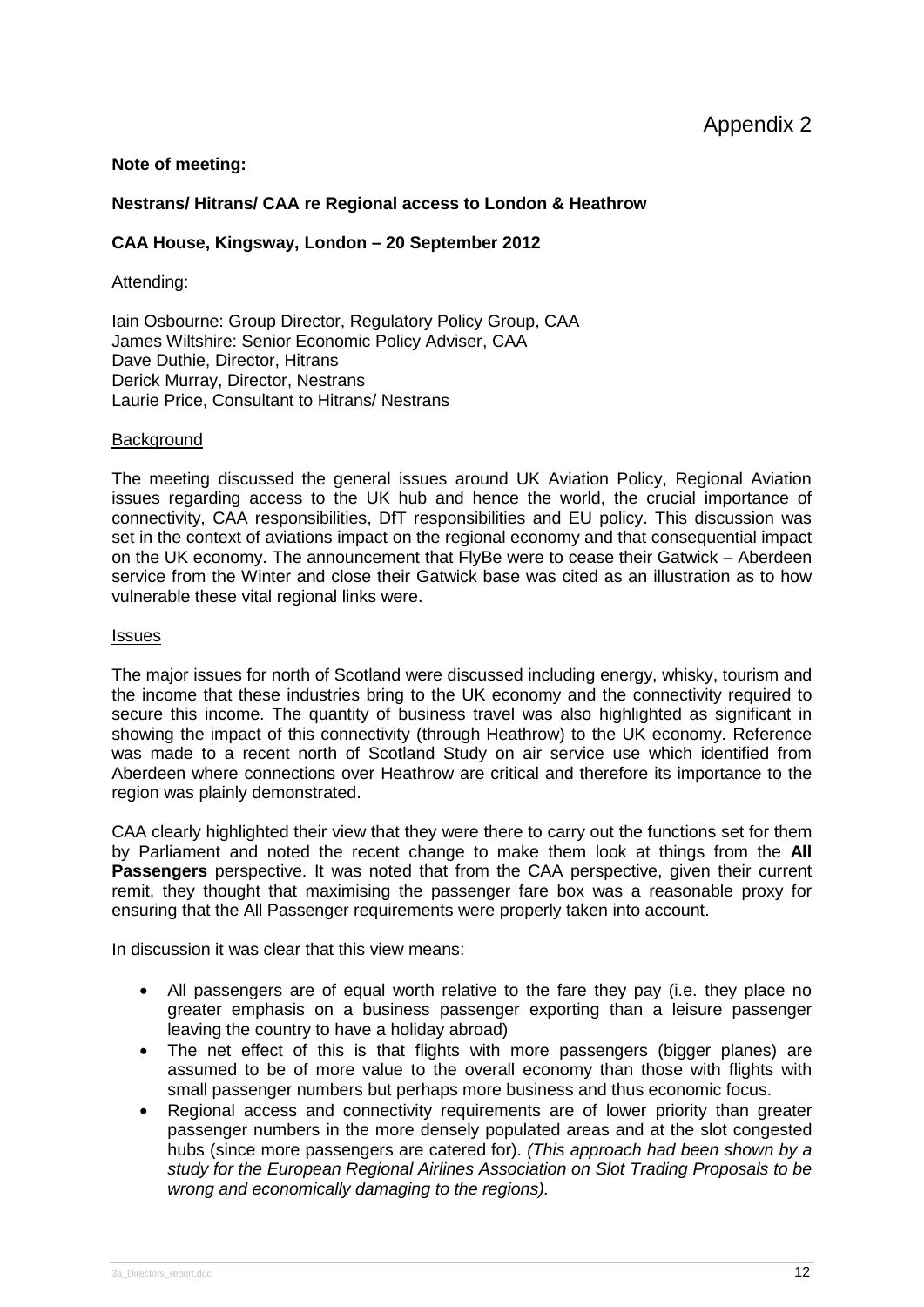The Nestrans/ Hitrans view of this discussion can be summarised as:

- The CAA view of **All Passengers, passengers having equal value,** only considers those passengers able to fly and **doesn't consider those passengers unable to fly or make connections (as in the case of Inverness at Heathrow)** due to lack of capacity – the Nestrans/ Hitrans view is that the CAA view would be fine in a non constrained situation as the market would meet demand if the capacity was unconstrained but in the constrained capacity situation the market needs to be managed through policy direction to meet the country's requirements for economic growth
- The CAA view doesn't take into account the need for frequency of flights and connectivity (important for business)
- The CAA view supports the use of larger aircraft flying from the constrained hubs whilst not considering he needs of the regions. They acknowledge that profitable regional routes will be (and have been) substituted for more profitable higher volume and value long haul services.
- The CAA see their view as advising DfT and Ministers against their Ministerial remit (as they interpret it), not on any changes needed/ proposed/ suggested to their remit to recognise such issues as sustainability, economic impact and social cohesion.

Whilst there was some sympathy expressed by the CAA for the Nestrans/ Hitrans view on the need to support the regions (and in our case the more peripheral regions where realistic surface transport alternatives are not an option) and indeed the current capacity constrained situation their view is that they must carry out their function as asked of them by Parliament (as they see that).

#### Proposed actions

Subsequent to the meeting Nestrans/ Hitrans discussed the following and agreed to try to get specific issues addressed:

Can the CAA view of **All Passengers** be amended to include passengers who can't make a journey (e.g. Inverness to Heathrow)?

Can the CAA view of **All Passengers**, if expanded as above be influenced to consider the impact of certain types of passengers? (e.g. business, particularly where such business brings income to the country, which is more valuable than holiday traffic outbound)?

In discussion CAA had considered this to be considering UK Aviation policy in a "balanced scorecard way, sub optimised to balance regional economy with UK economy" – a view contradictory to their **All Passenger** view of their instruction from Parliament.

Nestrans/ Hitrans to brief their MP's/ MSP's to lobby CAA and Transport Ministers on this issue.

#### Actions:

- Try to get an amendment to the Civil Aviation Bill currently going through the House of Lords to include a requirement for airport regulation to include reference to broader economic and social criteria including the need to maintain networks, frequency and connectivity.
- Contact the Department for Transport to determine the exact Terms of Reference and composition of the Davies Commission on Aviation Policy.
- Write to Mr Jonathan Moor, DGCA, at the Department for Transport requesting that the CAA's remit in advising on Aviation Policy be extended from just reviewing consumer interest and the concept of all passengers carrying equal value to one of a